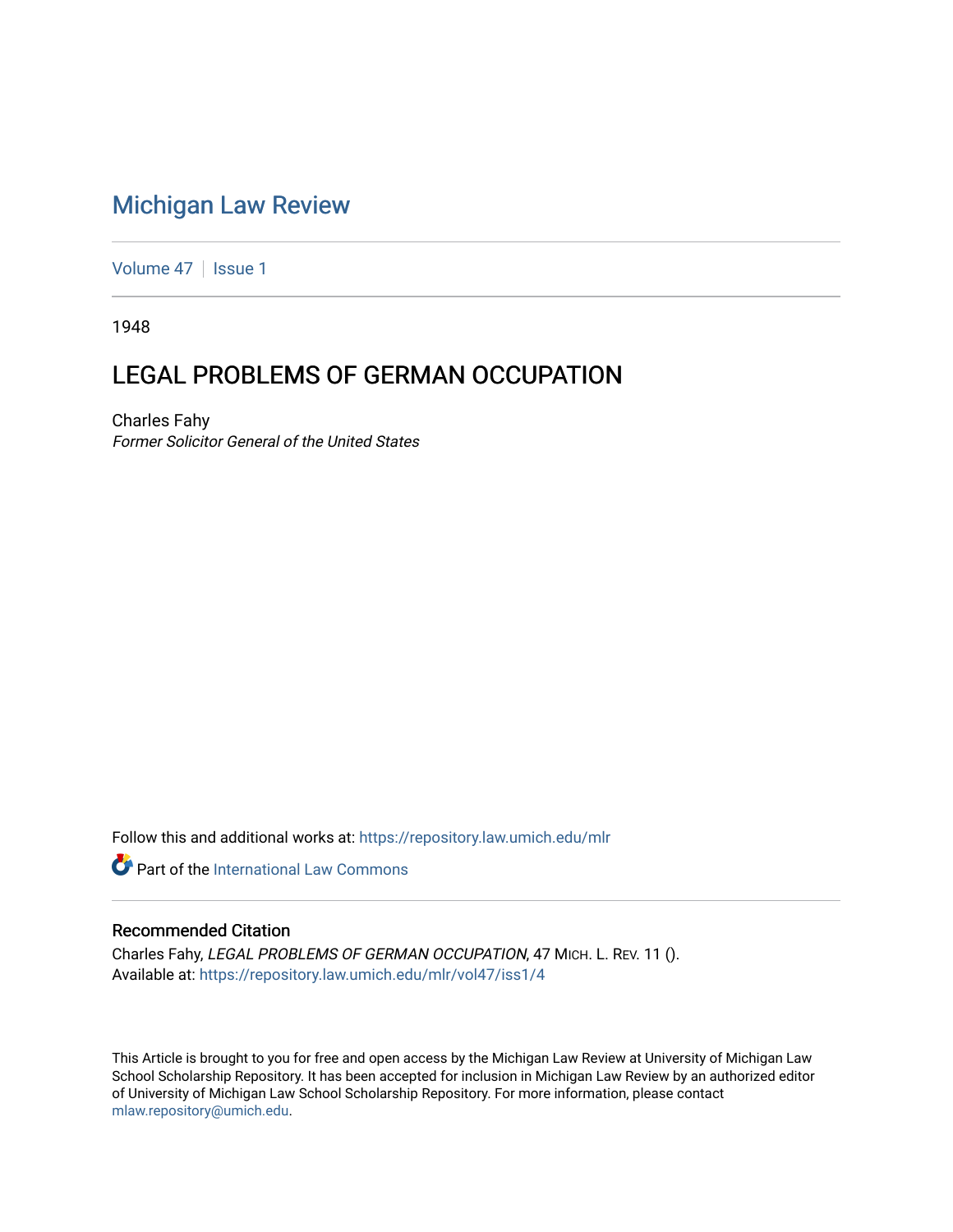### LEGAL PROBLEMS OF GERMAN OCCUPATION\*

## *Charles* Fahyt

#### I

IN early May, 1945, after conflict of almost unimaginable propor-<br>tions, the ground forces of Germany which were still fighting had tions, the ground forces of Germany which were still fighting had been pushed back into the boundaries of Germany; the resistance of its army, navy and air forces was collapsing. The armies of the United States, the United Kingdom, the Union of Soviet Socialist Republics and France were in actual occupation of practically all of Germany. The German government composed of Hitler and his cabinet had come to an end by the death, capture or flight of its members. Under Hitler's "political testament," however, Admiral Doenitz was recognized as Hitler's successor by German leaders still in the field. No one claiming to represent the people or government of Germany asserted a conflicting claim to authority. Admiral Doenitz gave Generals Iodl and Keitel powers of attorney to sign surrender instruments. Two such instruments were signed, one on May 7 at Rheims,<sup>1</sup> the other May 8 at Berlin.<sup>2</sup> Both instruments were signed on behalf of the German High Command and constituted formal documents of unconditional surrender terminating combat. Each instrument stated that it was without prejudice to and was to be superseded by a general instrument of surrender imposed by or on behalf of the United Nations and· applicable to Germany and the German Armed Forces. On May 23, Doenitz and his associates were arrested and his "government" also came to an end. After that date no German government existed either de facto or de jure. On June *5,* 1945 the Commanding Generals of the armies of the United States, the Union of Soviet Socialist Republics, the United Kingdom and of the Provisional Government of the French Republic, issued several documents, including the Berlin

\* Adapted from Mr. Fahy's lecture at the University of Michigan Forum on International Law, July 22, 1948 .- Ed.

t Former Solicitor General of the United States; former General Counsel, N.L.R.B.; former Chairman, Petroleum Administrative Board; former 1st Assistant Solicitor, Dept. of Interior; former Legal Adviser and Director of the Legal Division, Office of Military Government, Germany; former Legal Adviser, Dept. of State; admitted to practice before the Supreme Court of the United States; member, American, New Mexico State, and District of Columbia bar associations.--- $Ed$ .

<sup>1</sup> EXECUTIVE AGREEMENT SER., No. 502.

2 lbid.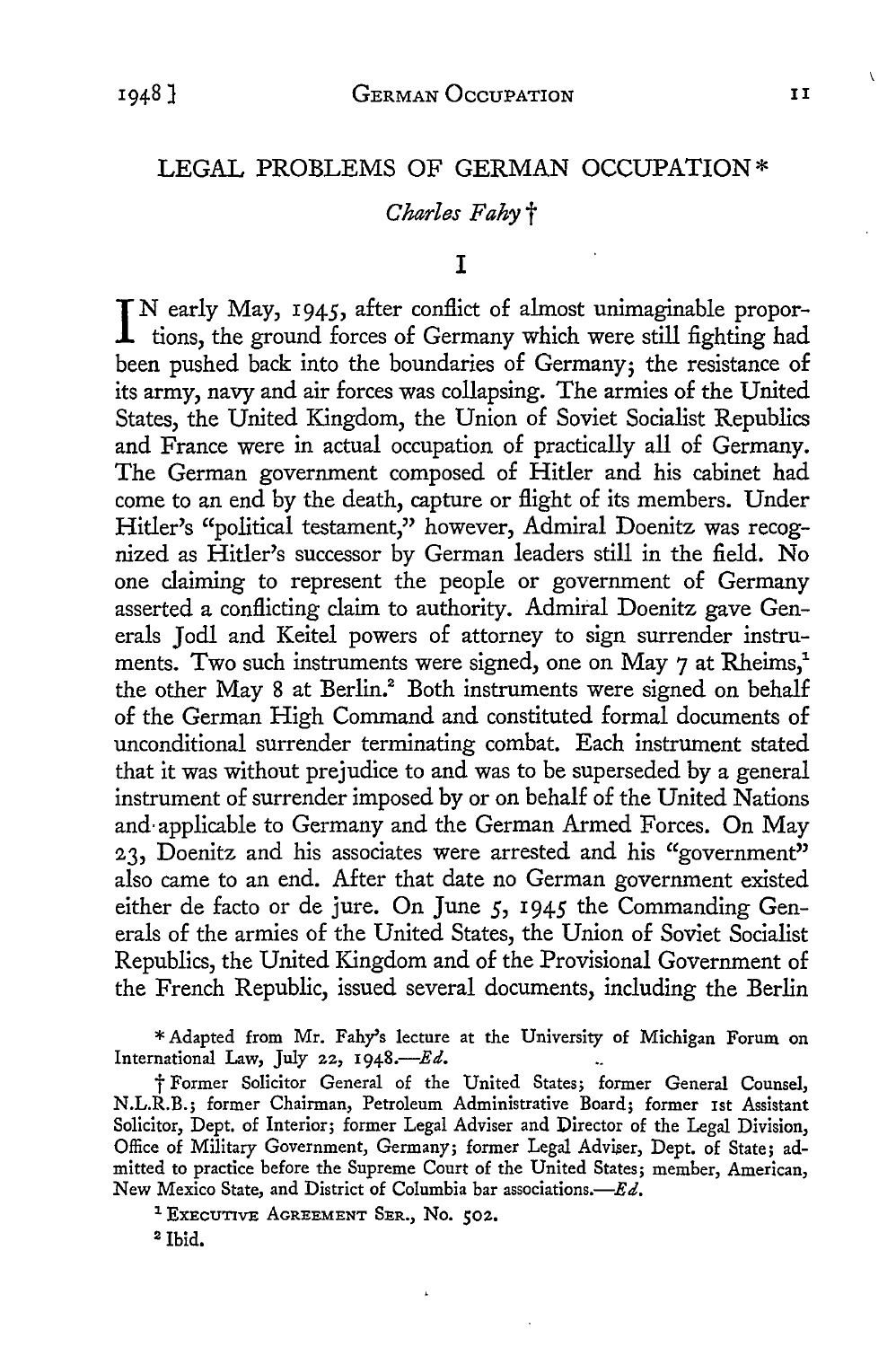Declaration.<sup>3</sup> This declaration announced the unconditional surrender of all German Armed Forces and declared that Germany had become subject to such requirements as might then or thereafter be imposed.

A state had been subjugated by force and was without government of its own. The legal vacuum, if it may be so termed, was filled by the formal assumption of authority by the United States, the United Kingdom, the U.S.S.R. and France. The three first named, through the President of the United States, the Prime Ministers of the United Kingdom and Marshall Stalin of the U.S.S.R., respectively, met at Potsdam, in the environs of devastated Berlin, in July. They agreed upon the general terms and policies of the occupation, including the means for the government of Germany. The terms of the Potsdam Protocol were made known on August 2, 1945.<sup>4</sup> Whatever ancient or modern theories or precedents may be advanced to describe the situation, the simple fact is that sovereign power in Germany was assumed and exercised by right of conquest accompanied by unconditional surrender of the armed forces and collapse of civil authority. This assumption of supreme authority cannot successfully be challenged under the law. It was a development of a war initiated and prosecuted by Germany in violation of international law. The allies defeated the aggressor and validly imposed terms which placed supreme authority as above noted. The question may arise whether this constituted an assumption of sovereignty. It is clear that it was the exercise of full sovereign power. It may well be that in theory sovereignty in an ultimate sense resides in the people of Germany but was suspended in exercise by them pending accomplishment of the purposes of the war and the occupation, and until a final settlement.

On July 15, 1945, when I arrived in Germany, one of the problems then much discussed in legal circles concerned with activation of the machinery of the occupation was whether or not the rules of the Hague Convention of 1907 relating to the occupation of hostile territory<sup>5</sup> were binding upon the United States in Germany. I refrained from formulating an opinion in the abstract, believing that the question need be resolved formally only if desirable in connection with some concrete problem of application. As experience with the character of the occupation matured my first view that these provisions of the Hague Convention were inapplicable grew into a conviction. Nevertheless, there seemed no reason to propound this view initially as a

<sup>&</sup>lt;sup>3</sup> TREATIES AND OTHER INTERNATIONAL ACTS SER., No. 1520.<br><sup>4</sup> 13 DEPT. OF STATE BUL. 153 (1945).

<sup>5</sup> Section III, Arts. 42 et seq.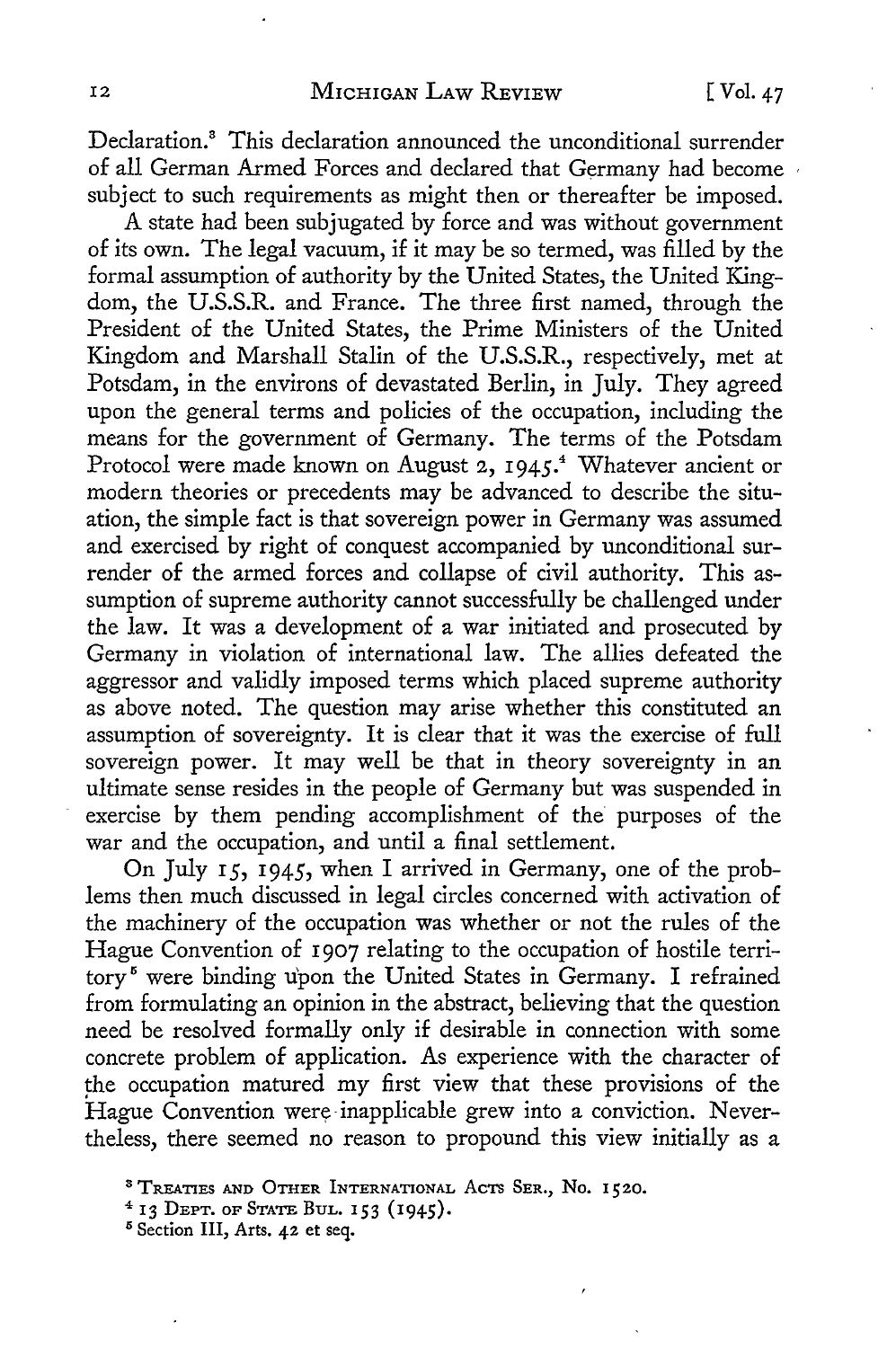generalization without reference to actual questions as they arose. The subject receded in importance as one dealt with the problems of the occupying authorities. The interest of persons in responsible positions in the possible application of the Hague Convention was a manifestation of concern that the United States should proceed in accord with law notwithstanding the unlimited power residing in the victors. Undoubtedly these provisions of the convention were not legally applicable. The regulations contained in the convention were designed to govern the conduct of the military in its relations with the civilian population of an occupied territory during hostilities. They were designed to leave untouched so far as possible the sovereign authority of the enemy in the occupied territory. $\overset{\circ}{\circ}$  They are rules for the conduct of war in the area of impact of armed forces upon the territory and inhabitants of an enemy country still contesting. They do not govern or limit the right of the victor to impose terms and conditions when victory has been achieved, certainly where the victor in the eyes of the law has not forfeited its position by aggression in violation of international law. The imposition upon Germany of unconditional surrender, accompanied by such actual surrender and abandonment of governmental authority, created conditions making these provisions of the Hague Convention inapplicable. This is not to say that the regulations of the convention are of no effect. The acceptance of them by so large a part of the world caused them to be used as guides with persuasive but not obligatory effect in appropriate circumstances.

Another question which arose early and persisted, involved the status of the Geneva Convention of 1929<sup>7</sup> establishing humane rules for the treatment of prisoners of war. Both Germany and the United States had formally adhered to this convention and considered it legally binding during the period of hostilities. With surrender and dissolution of the German government, did an international obligation remain on the United States to treat prisoners of war in the manner prescribed by these regulations? There is an important general distinction between the Hague Convention previously referred to and the Geneva Convention regarding prisoners of war. The dissolution of the German government did not relieve the United States of its obligations under the latter convention. Moreover, it would seem that the intent and spirit of the Geneva Convention required the repatri-

<sup>&</sup>lt;sup>6</sup> Section III, Art. 43: ". . . [The occupant] shall take all the measures in his power to restore, and ensure, as far as possible, public order and safety, while respecting, unless absolutely prevented, the laws in force in the country."

<sup>7</sup> U.S. TREATY SER., No. 846.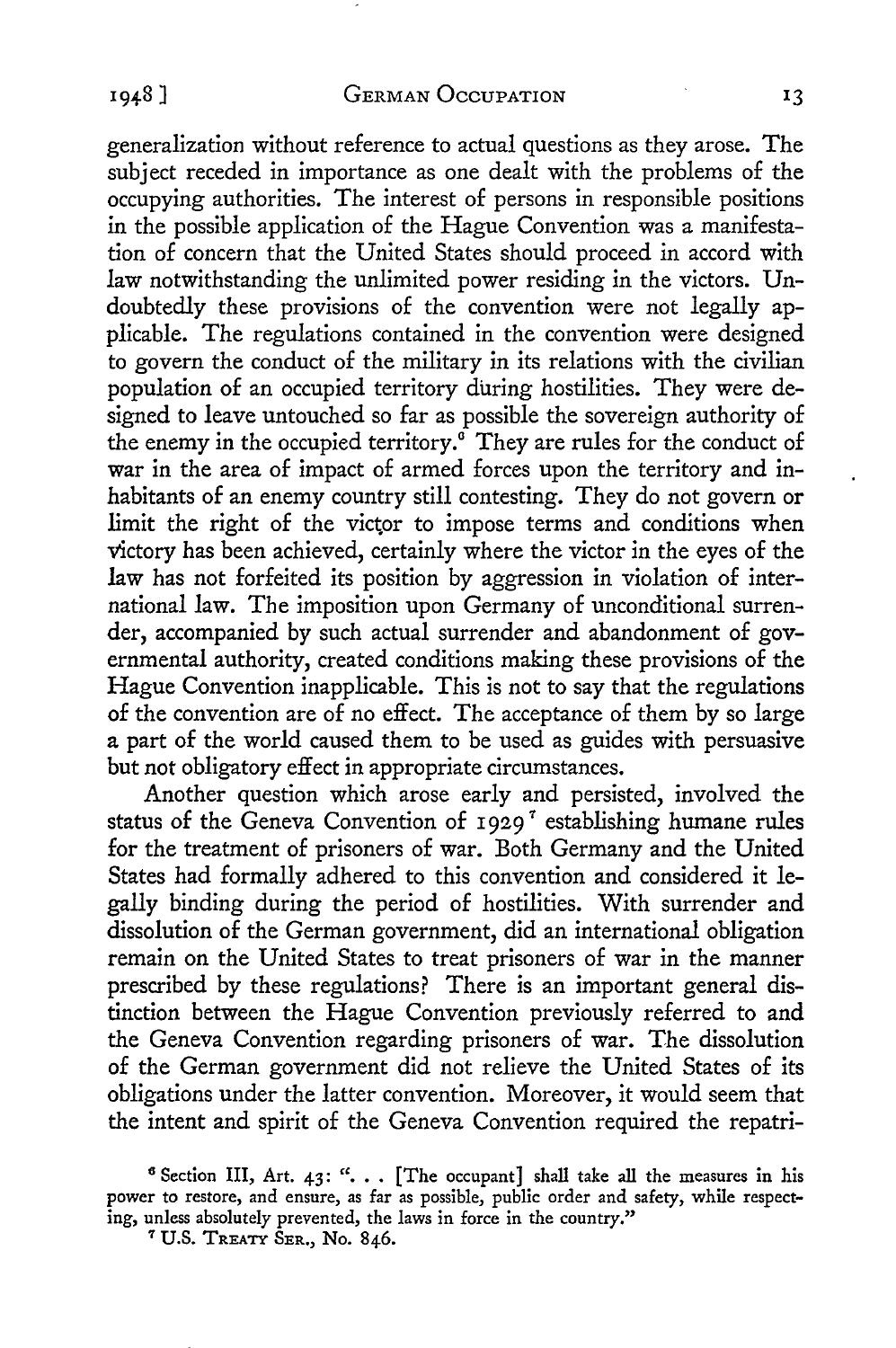ation of the prisoners as soon as military reason for their continued detention no longer existed. The allies did not fully discharge their duties in this respect, but the United States as time passed made every effort to do so. There were some failures in compliance, I believe, such as arose out of the transfer to France of some of our own prisoners of war and their use by France for a longer period than the Geneva Convention justifies. Within our areas of control in Germany, however, progress as expeditious as the circumstances permitted was made in the repatriation of prisoners of war retained there by the United States.

A related problem grew out of the category of persons termed "disarmed enemy forces." These were not taken prisoners in normal course of combat but consisted of a huge number of enemy personnel who came into our hands shortly before and after the wholesale breakup of German resistance in the spring of r945. In a strict sense these men were not deemed covered by the Geneva Convention. Nevertheless, the kinship of their status with that of prisoners of war made it incumbent upon us to apply to them so far as practical the humane provisions of the Geneva Convention and to give them freedom as soon as military necessity called no longer for their military supervision. I do not know the, exact situation at this time regarding all former armed personnel of the enemy. I believe the United States no longer has any in its custody. This is not true as to some of our allies.

Assuming the inapplicability of the Hague Convention to the occupation as a matter of law, the question remains as to what law was or is applicable. This subject divides into several parts. One part is concerned with the law within Germany governing the rights and obligations of the people of Germany among themselves; another deals with the authority of the occupying powers in relation to the people of Germany, and a third deals with the relations of the occupying powers among themselves and to their own peoples and governments.

As to the law governing the rights and obligations of the German people inter se, it may be stated generally that the laws of Germany have continued in effect except as abrogated or modified by the occupying powers.<sup>8</sup> This is not to say that these laws remained in practical operation. The collapse of Germany was accompanied, for example, by a closing of all courts and a cessation of all governmental functions except of a local and improvised character, so that until agencies of government, including the judiciary, were created or reconstituted,

8 See U.S.M.G. Proclamation 2, Sept. 19, 1945, Military Gazette, Issue A, p. 2. (1946).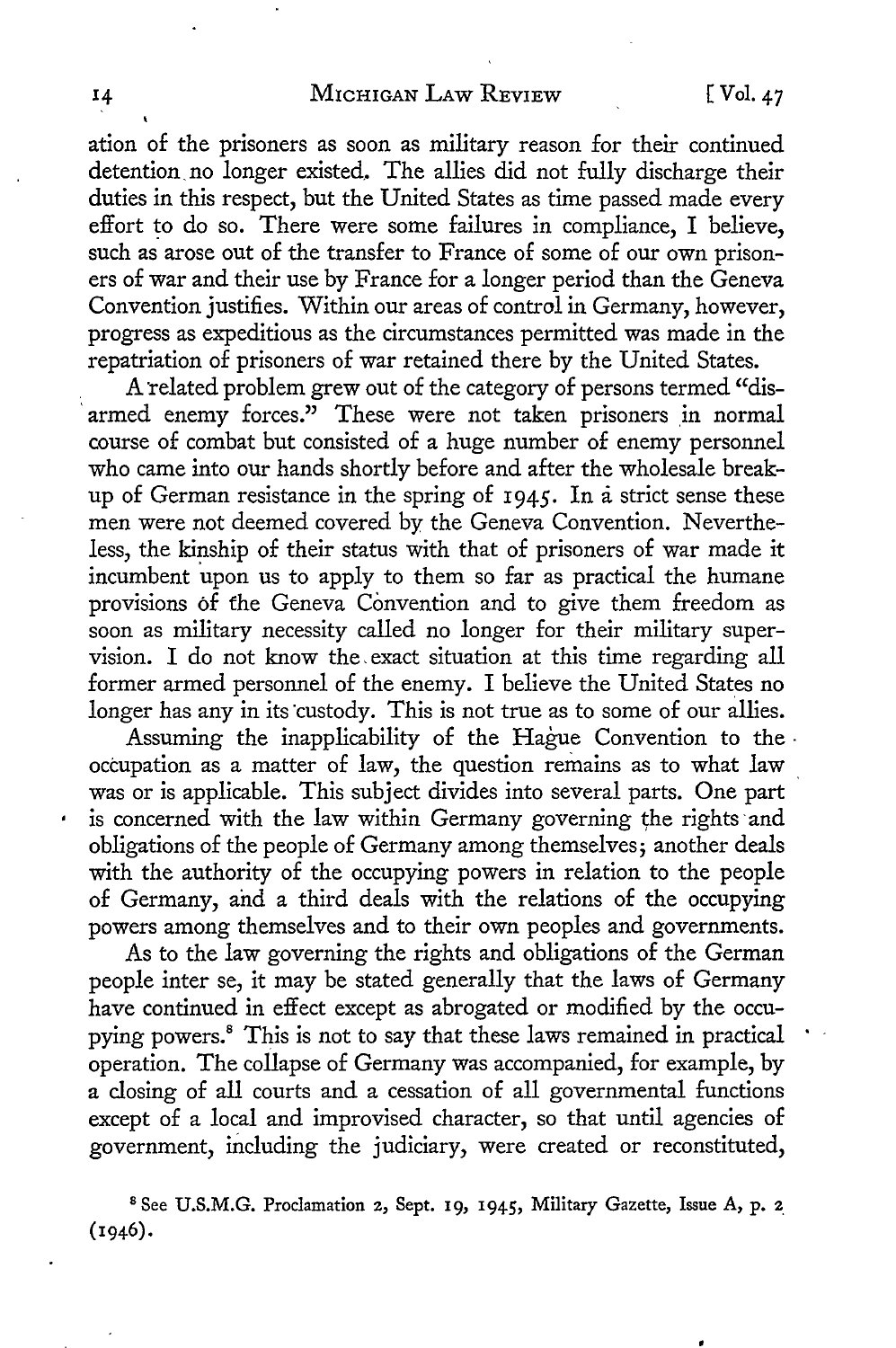..

the practical operation of the law was largely suspended.<sup>9</sup> Basically, however, although largely suspended in operation by reason of practical circumstances and chaotic conditions, the domestic law of Germany remained in effect except as inconsistent with the purposes of the occupation or as repealed or modified by the occupying powers. This exception is of course of large importance. It can properly be said that from a legal standpoint the United States stood on the proposition that every law of Germany was subject to the authority of the occupying powers to further the purposes of the war and the occupation. This is not to say that no restraints existed. Our own occupation officials were subject to the authority of the government of the United States and to the terms of agreements entered into by our government with the governments of the United Kingdom, the U.S.S.R., France and other United Nations.

The Potsdam Protocol states:

"In accordance with the agreement on control machinery in Germany, supreme authority in Germany is exercised on instructions from their respective governments, by the Commanders-in-Chief of the armed forces of the United States of America, the United Kingdom, the Union of Soviet Socialist Republics, and the French Republic, each in his own zone of occupation, and also jointly, in matters affecting Germany; as a whole, in their capacity as members of the Control Council."<sup>510</sup>

The Potsdam Protocol, as already indicated, grew out of the conference held in the environs of Berlin between the President of the United States, the Prime Ministers of Great Britain,<sup>11</sup> and Marshall Stalin. The protocol constitutes the basic charter for the control of Germany. This international arrangement, though never submitted to the Senate for its consent, was within the constitutional power of the President. Under this agreement the supreme authority of the occupation powers in Germany became the Control Council, the top echelon of the Allied Control Authority. The Control Council itself was composed of the Commanding Generals of the four occupying powers. The Allied Control Authority, comprising the full governmental structure of the occupying powers for Germany as a whole, not including the zonal machinery of each power, was composed, in addition to the Control Council, of a number of four-power agencies to deal with all pos-

<sup>&</sup>lt;sup>9</sup> Section III, U.S.M.G. Proclamation 1, July 14, 1945, Military Gazette, Issue A, p. 1 (1946).

<sup>&</sup>lt;sup>10</sup> Part III, A, 13 DEPT. OF STATE BUL. 153 at 154 (1945).<br><sup>11</sup> Mr. Churchill was•succeeded during the conference by Mr. Attlee.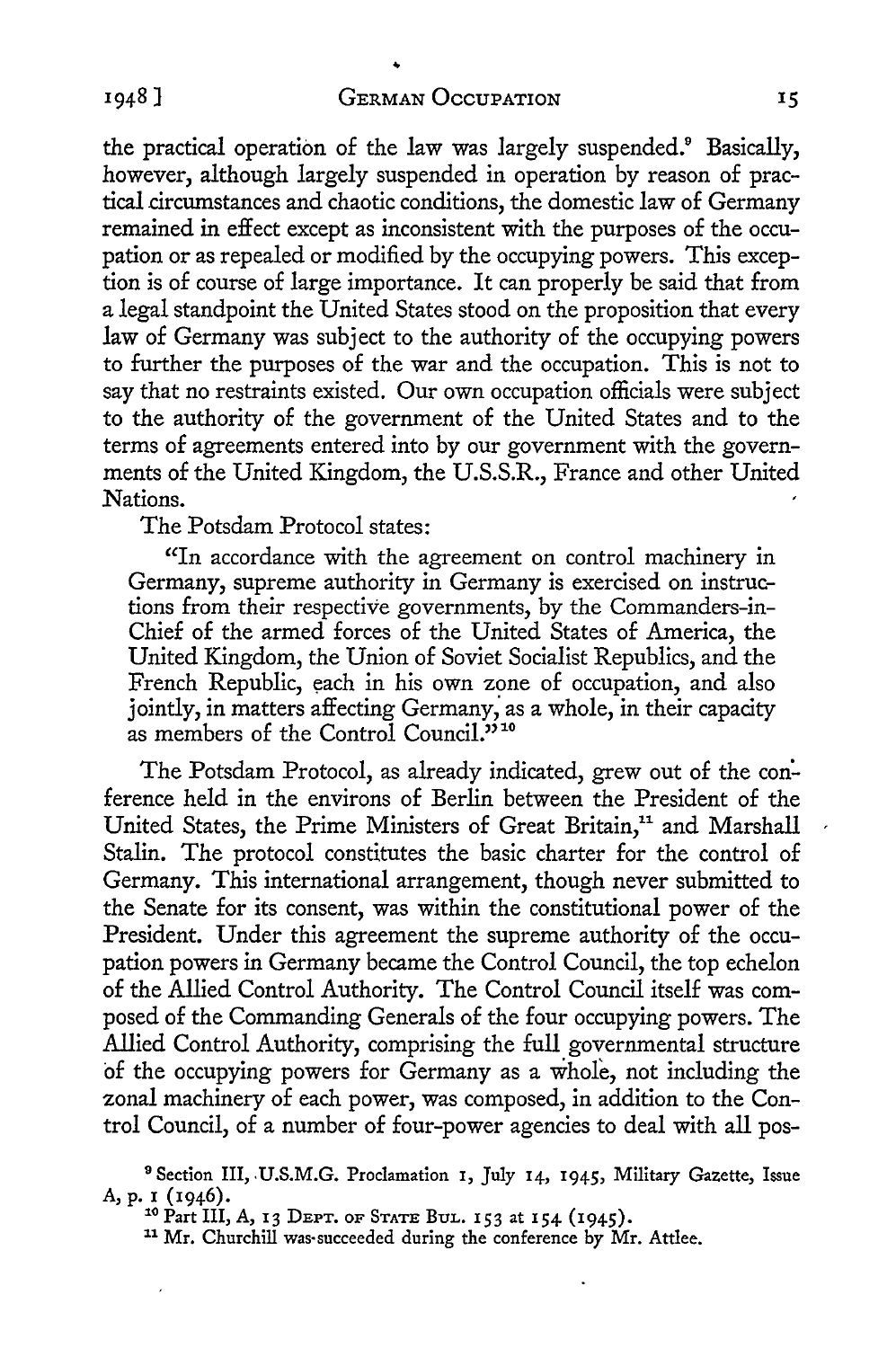sible aspects of German life and occupation problems. The initial agencies, mentioned in the four-power agreements arrived at prior to the Potsdam Protocol, were as follows: Military; Naval; Air; Transport; Political; Economic; Finance; Reparations, Deliveries and Restitution; Internal Affairs and Communications; Legal; Prisoners of War and Displaced Persons; Manpower.<sup>12</sup> With the aid of these instrumentalities of-government the Control Council has functioned on a quadripartite basis as the supreme authority for Germany, until the suspension of its activities in recent months. The executive authority resides primarily in each of the four zones, where it is administered by the respective commanding officers or military governors. In the City of Berlin itself, the Kommandatura, under the Control Council, performs similar functions for the City of Berlin as a whole, Berlin-being divided into four sectors of occupation as Germany is divided into four zones.<sup>18</sup>

II

An understanding of details of legal problems is aided by describing the work of the Legal Division of the Office of Military Government of the United States (OMGUS) and of the Legal Directorate of the Allied Control Authority. The Legal Division is the national, and the Legal Directorate is the international agency, and the latter is composed of representatives of the former.<sup>14</sup>

The Legal Division of OMGUS has been a kind of Department of Justice for the United States in Germany. Originally divided into four branches it has gone through some reorganization dictated by experience. The four branches were Legal Advice, Administration of Justice, Prisons, and War Crimes. As implied by its name the Legal Advice Branch assists the director of the division in a great volume of opinions for all of Military Government. The Administration of Jus-

<sup>12</sup> Statement by the Governments of the United Kingdom, the United States of America and the Union of Soviet Socialist Republics and the Provisional Government of -the French Republic on Control Machinery in Germany, of June *5,* 1945, Official Gazette of the Control Council for Germany, Supp. I, p. 10  $(1946)$ .<br><sup>18</sup> Id., p. 11.

<sup>14</sup> In addition there is of course a separate legal staff of the Theatre Judge Advocate with jurisdiction over United States military personnel, with which we are not concerned in this paper, although it should be pointed out that the Theatre Judge Advocate has also played a large part in the trial of war criminals for violations of the laws and customs of war. These numerous trials, covering some of the notorious concentration camp cases, are not to be confused with the Nuremberg trials, conducted initially by a separate organization under Mr. Justice Jackson. There has also been functioning a purely German legal system concerned principally with the German law which has remained in effect or which has been enacted since the occupation.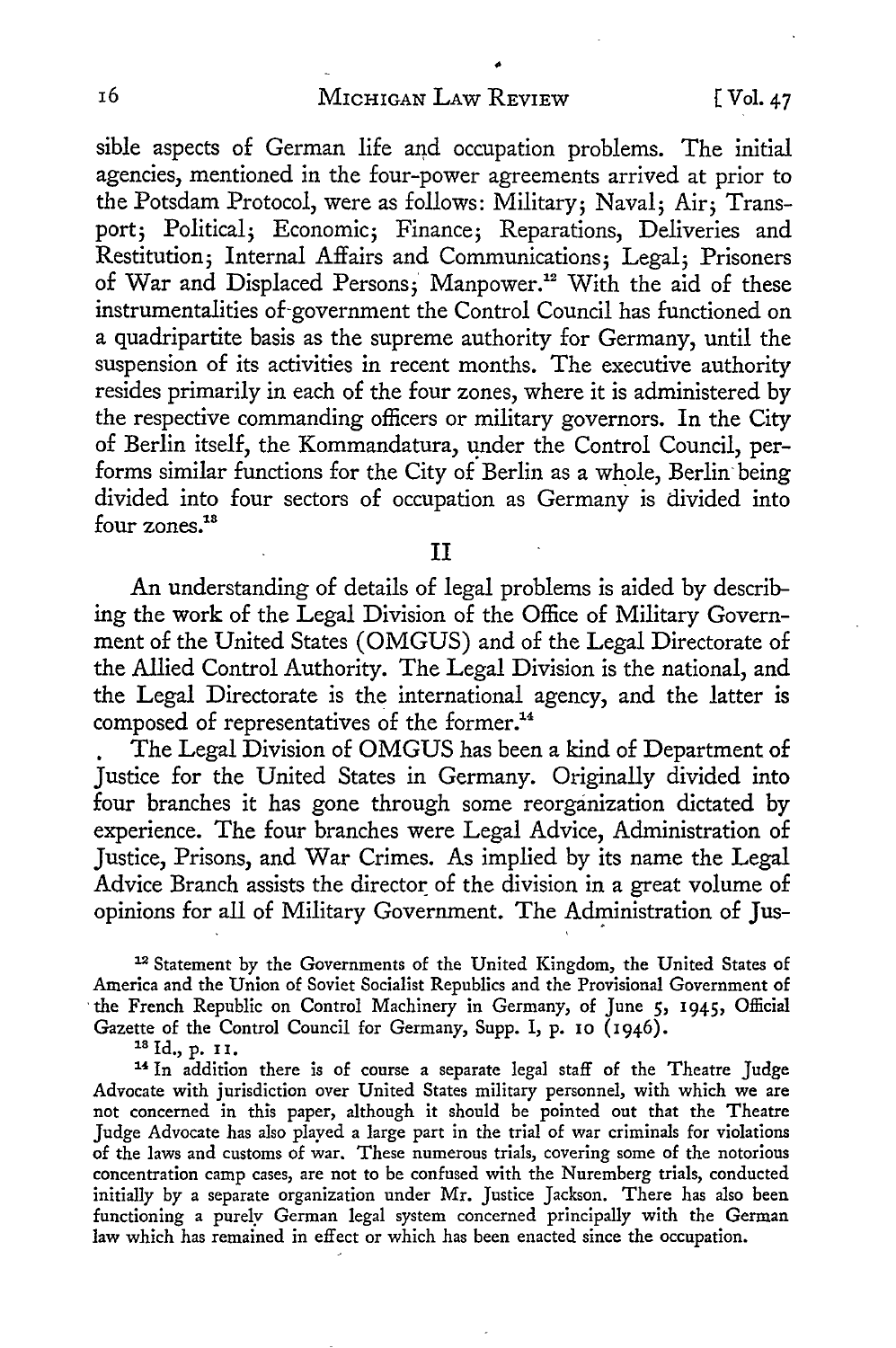tice Branch has the responsibility for the reconstitution and administration of the judicial system of Germany. The Prisons Branch supervises the administration of German prisons. In the War Crimes Branch is found the place for policy coordination of the several programs for the trial of war criminals and related activities, but not the actual trial of cases. For example, this branch played a very substantial part in the organizational plans adopted for continuation of the zonal trials at Nuremberg which have gone forward since the original international trial there.

The above summary descriptions of the main branches of the Legal Division are necessarily imperfect. Numerous activities are fitted into the division, including American participation in the four-power Legal Directorate activities, the Clemency Board for rectifying inequalities and injustices in the large number of cases handled by Military Government Courts, supervision of the Patent Office, denazification laws and administration, the work of the Military Government Courts, legal assistance to and supervision of German governmental agencies, and, more recently, bizonal and trizonal legal work.

To the lawyers was assigned the responsibility for carrying into effect certain specific provisions of the Potsdam Protocol, particularly those calling for the abolition of Nazi laws which provided the basis of the Hitler regime or established discrimination on the ground of race, creed or political opinion; the freeing of the administration of law from all such discrimination; provisions for punishment of those guilty of atrocities or war crimes; certain aspects of the denazification program; the reorganization of the judicial system in accordance with the principles of democracy, of justice under law and of equal rights for all citizens without discrimination on the basis of race, nationality or religion; and the provisions for the vesting of German external assets. These responsibilities were carried forward under a series of laws and orders adopted by the Control Council.<sup>15</sup> In addition there was undertaken a rather comprehensive program for the reform of German law, involving the complete rewriting of some basic German laws and the modi-

15 Repeal of Nazi Laws, Law No. 1 (Sept. 20, 1945), Official Gazette of the Control Council for Germany, No. 1, p. 6; Termination of Nazi Organizations, Law No. *z*  (Oct. 10, 1945), id., p. 19; removal of Nazis from office, Directive No. 24 (Jan. 12, 1946), id., No. *5,* p. 98; punishment of persons guilty of war· crimes, Law No. IO (Dec. 20, 1945), id., No. 3, p. 50; arrest and punishment of war criminals, Directive 38 (Oct. 12, 1946), id., No. II, p. 184; reorganization of the judicial system, Law No. 4 (Oct. 30, 1945), id., No. 2, p. 26; establishment of administrative courts, Law No. 36 (Oct. IO, 1946), id., No. I 1, p. I 83; vesting German external.assets, Law No. *5*  (Oct. 30, 1945), id., No. *z,* p. 27 and Regulation No. I (May IO, 1946), id., No. 8, p. 160.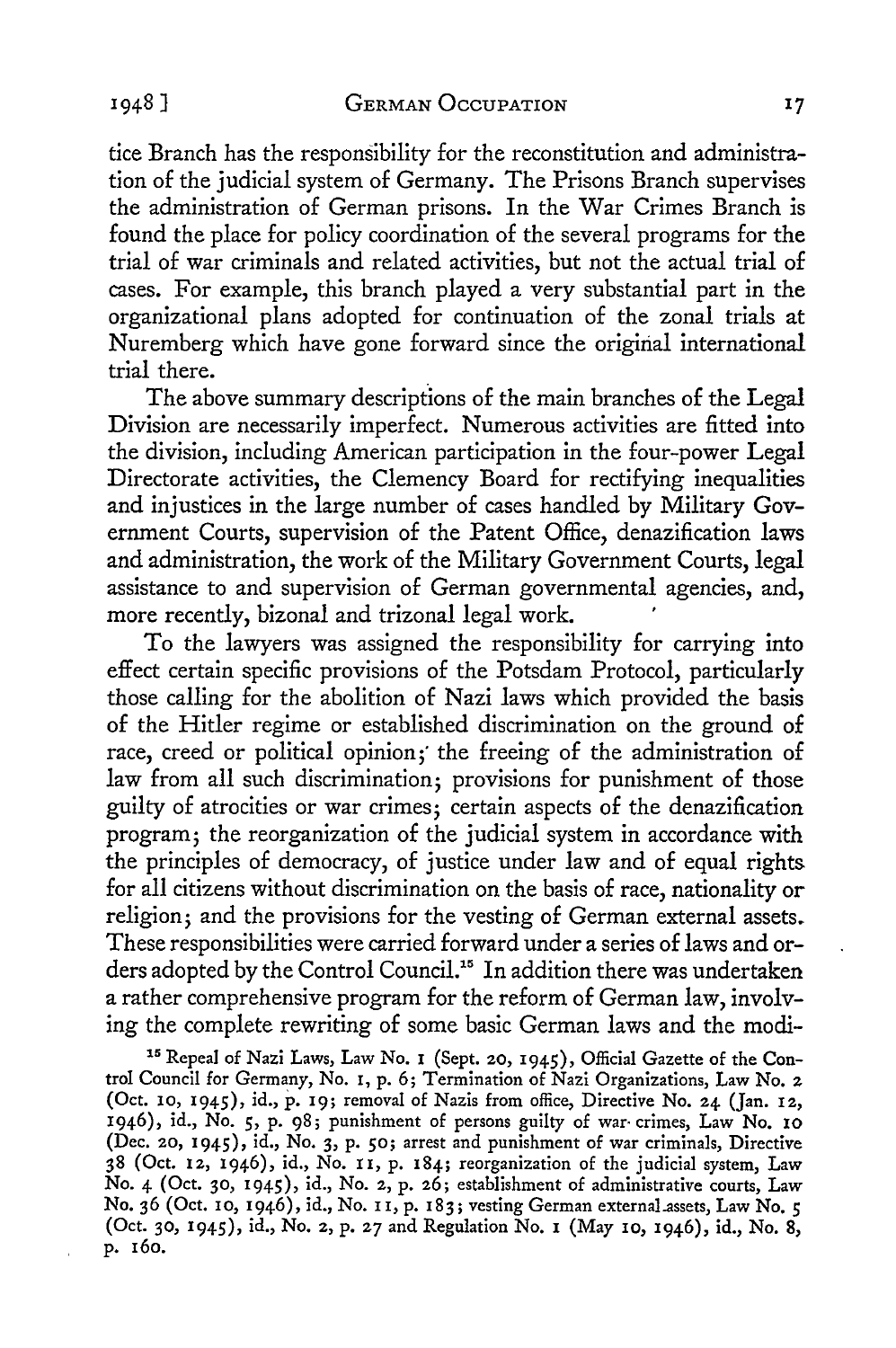fication of others. In the former category may be mentioned the Hereditary Farm  $Law<sup>16</sup>$  and the Marriage  $Law<sup>17</sup>$ . As time has passed and events have retarded four-power operations, our legal officers have participated actively in bizonal and trizonal developments and in assistance to German officials in the carrying out of the responsibilities which have been transferred from time to time to German agencies in our zone. The United States led the way in the development of agencies of German government, first within the three German States comprising the United States Zone, followed by important machinery for the coordination of governmentai activities within the zone as a whole. These developments entailed the installation of German officials within the states able to assume responsibility, selected in the first instance by Military Government, followed by a comprehensive program of elections, constituent assemblies and constitutional developments which have not yet ended.

Denazification and related problems were among the most controversial and difficult. Related to denazification were the broad provisions of the Potsdam Protocol that all Nazi leaders and officials, and persons deemed dangerous to the occupation \_or its objectives, were to be arrested and interned, with no provision as to what should be done with them if not tried for crime. Under pre-Potsdam directives designed to carry out this same policy, a very large number of persons were arrested and interned. Arrests continued at a great rate. A system for review and disposition of cases was urgently needed. The first step was the establishment of review boards in our zone, roughly comparable to the system of boards created in this country during the war for the review of the cases of interned enemy aliens. Releases were authorized under appropriate standards administered by the boards rather than by the arresting personnel. But this first step dealt with only one phase of the subject. On March *5,* 1946, however, after thorough study and analysis of the whole problem by our own officials, there was enacted by the German authorities with the approval of Military Government, a very comprehensive denazification program to replace the various directives previously in effect which called for arrests and removals from positions but which made no provision for final disposition of cases on an individual basis.<sup>18</sup> For those guilty of

<sup>16</sup> Law No. 45 (Feb. 20, 1947), id., No. 14, p. 256.<br><sup>17</sup> Law No. 16 (Feb. 20, 1946), Official Gazette of the Control Council for Germany, No. 4, p. 77, as amended Law No. 52 (April 21, 1947), id., No. 15, p. 273.<br><sup>18</sup> See NEWS OF GERMANY (Information Control Division, O.M.G., U.S. Zone)

(March 7, 1946) Vol. 1, No. 99, p. 1.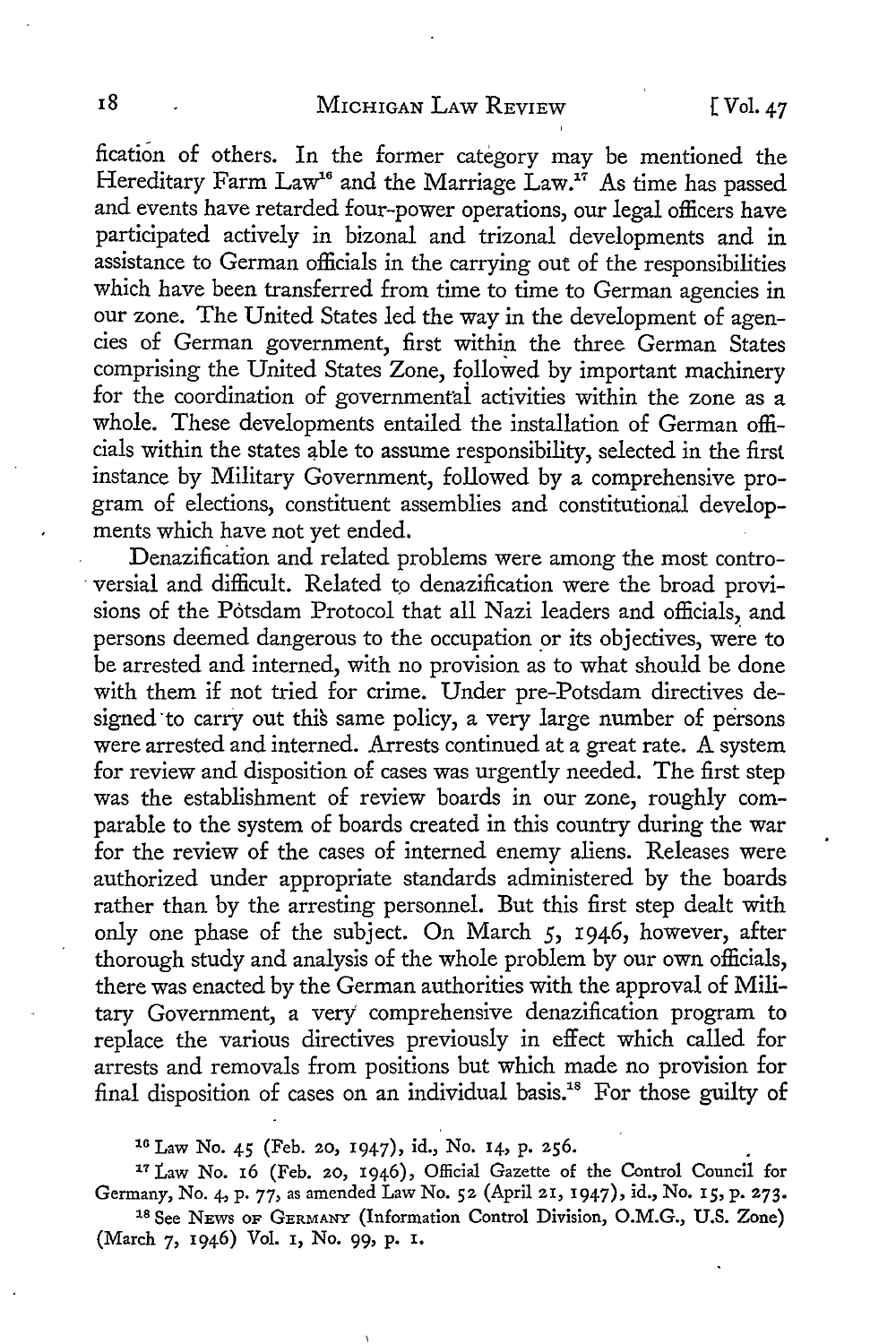particular crimes, as distinct from those subject only to denazification processes, Control Council Law No. 10 10 of December, 1945 furnished the basis for the handling of their cases. Law No. IO is the one under which the current trials of Nuremberg have been proceeding since completion of the major trial before the International Military Tribunal held under the London Agreement and Charter negotiated on the part of the United States by Mr. Justice Jackson. The coordination of administration of Law No. 10 with the administration of the Denazification Law of March *5,* 1946, also provided a means for disposing of the bulk of cases involving members of organizations declared criminal by the International Military Tribunal.

Provision has not yet been made for a Supreme Court of Germany; but the system of ordinary courts has been re-established by the Control Council with some modification of previous jurisdiction. The judicial system has of course been cleansed of the Nazi Peoples Courts. The re-establishment of the ordinary courts on an independent basis followed agreement in the Control Council upon principles for the administration of justice in Germany, set forth in Control Council Proclamation No. 3, adopted October 20, 1945.<sup>20</sup> A series of laws was also early enacted by the Control Council abolishing specifically a large number of Nazi organizations of a military, para-military or political character;<sup>21</sup> and several laws were placed in effect for the confiscation or control of property of the organizations and institutions within Germany associated with the Nazi party or otherwise deemed necessary 'to be brought under control in aid of reparations, denazification, the destruction of war potential, and the fixing of an industrial  $level<sup>22</sup>$ 

#### III

Some additional mention should be made of the opinions rendered to the Military Governor and his several Divisions of the · Office of Military Government. The services of the Legal Division in this respect are evidence of the desire of our officials in Germany to develop rules of law and to evolve proper interpretations of basic instruments, such as the Potsdam Protocol, and other international obligations or, where light was not obtainable from these sources, for guidance from general principles of the law and legal tradition of the United States. The Legal Division was thus a factor in the promotion

<sup>&</sup>lt;sup>19</sup> Official Gazette of the Control Council for Germany, No. 3, p. 50 (1946).<br><sup>20</sup> Proclamation No. 3 (Oct. 20, 1945), id., No. 1, p. 22.<br><sup>21</sup> Law No. 2 (Oct. 10, 1945), id., p. 19.<br><sup>22</sup> Law No. 9 (Nov. 30, 1945), id., N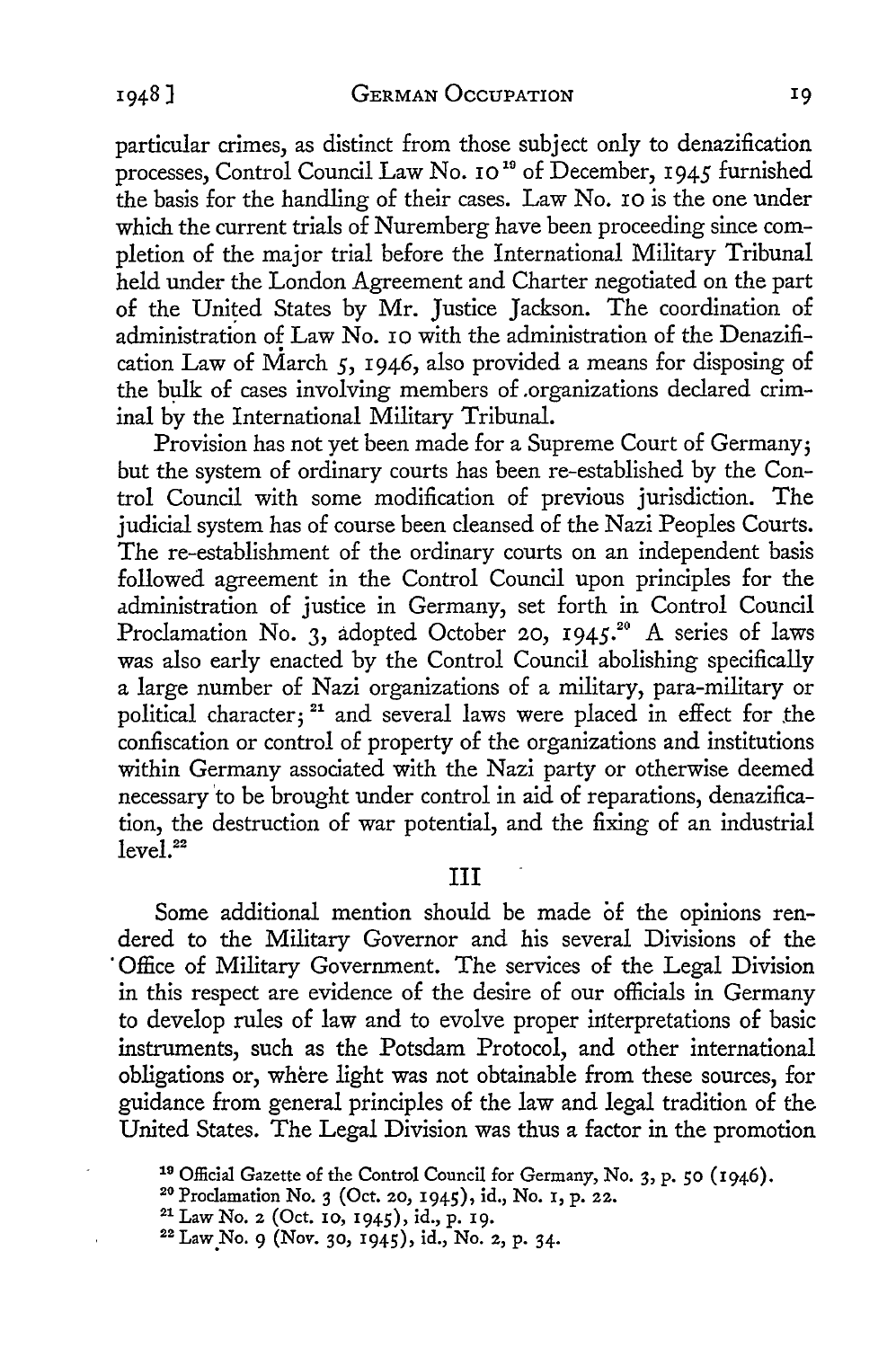### 20 MICHIGAN LAW REVIEW

of a rule of law and its development, with increasing influence as time passed. A few illustrations indicate the range of subjects dealt with in particular opinions. Questions arose as to the ownership of property, including coal mines, title to which was held by the Reich at the time of surrender; the status of joint chiefs of staff directives, (particularly JCS 1067,<sup>23</sup> the basic United States directive for the occupation) in relation to the Potsdam Protocol; the authority of the Control Council to legislate under the instruments agreed to by the occupying powers; complicated questions regarding the availability for reparations of industrial capital equipment, in relation, for example, to the agreed requirements for a German peace-time economy as set forth in the Potsdam Protocol; the nationality status of persons born in Germany of United Nations parentage; the status of the copyright situation in Germany during the occupation; the status of allied military missions; what principle should govern unilateral action in relation to the principle of unity of action in Berlin and its four sectors; the right of a German prisoner-of-war to be married by proxy to a German girl in Germany; the authority for the issuance of new currency to replace mutilated currency and to replenish the supply of coins; questions arising under the Trading with the Enemy Act; the effect of the transfer of prisoners-of-war to France on the right of such prisoners to repatriation under the Geneva Convention; interpretation of the Potsdam Agreement with respect to certain items requested by the French on reparations account; whether works of art were retainable by armed forces as war booty; the interpretation of legislation enacted by the Control Council and the effect of such interpretation on zonal laws on the same subject; various applications of the status of stateless persons; the identity of the Party and State in Nazi Germany; nationality of Jews who left Germany for residence abroad; the use of the proceeds of exports to pay for imports; the extent to which the Potsdam Protocol and "The Plan of the Allied Control Council for Reparations and the Level of Postwar German Economy"<sup>24</sup> constitute a binding mandate on the zone commanders; right of German employees to strike; claims against the United States arising out of requisition of . property. It is interesting in view of the present state of conditions in Berlin to note that the control of the United States sector in Berlin was the subject of an opinion in a relatively early period of the occupation. It was decided that the control of the United States was com- $^{\prime}$ 

<sup>23</sup> 13 DEPT. OF STATE BUL. 596 (1945).<br><sup>24</sup> 14 DEPT. OF STATE BUL. 636 (1946).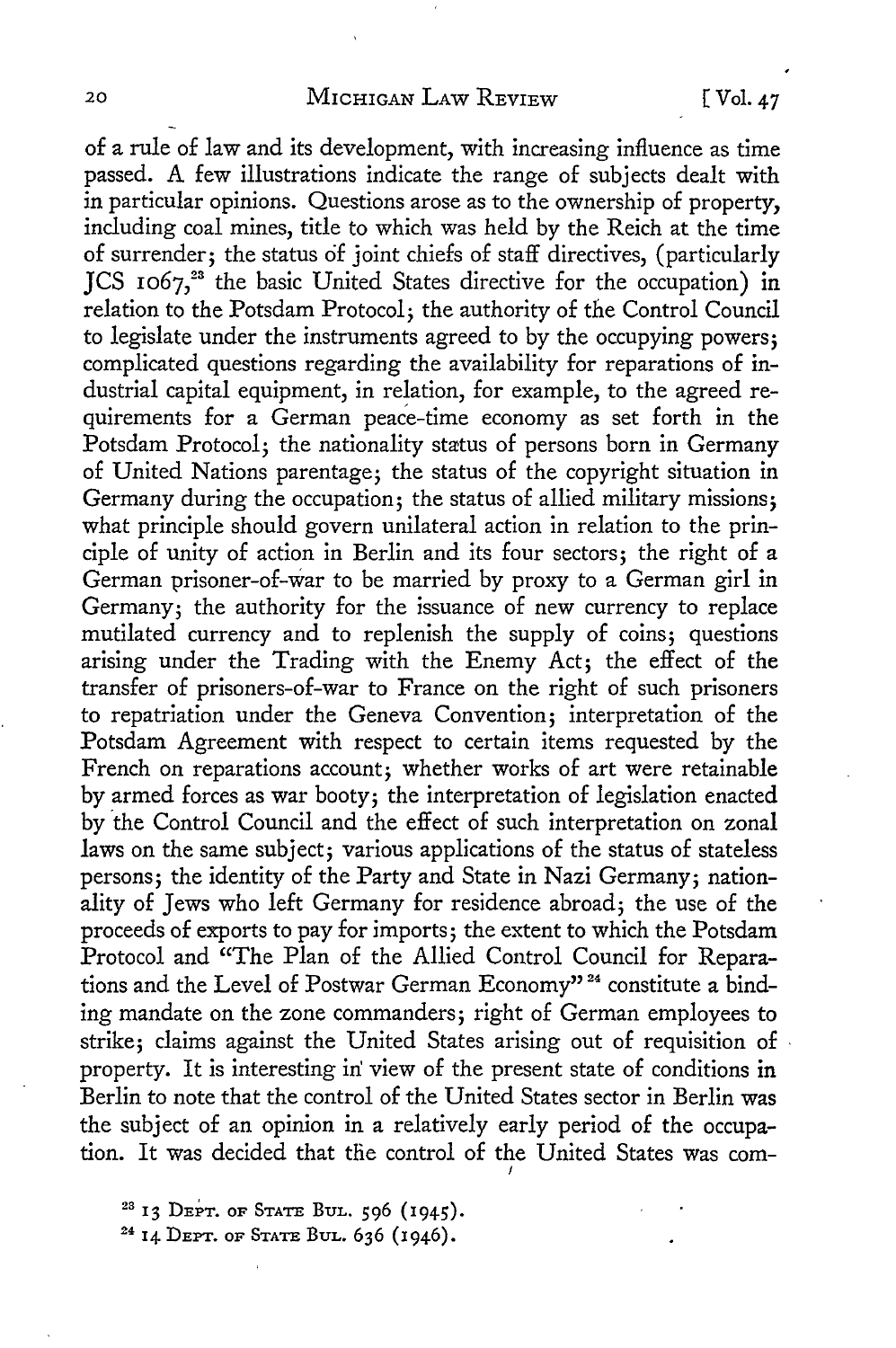plete, notwithstanding that great Berlin was surrounded by the Russian Zone, except as four-party control was exercised in matters within the jurisdiction of the Kommandatura of Berlin or of the Control Council. The wealth of legal opinions of the legal staff of the occupation, now in bound form, is representative only, because it does not reflect the total work of the legal officers in their day to day contact with the various branches of military government.

#### *IV*

The legal situation, apart from the disruption caused by well-known recent circumstances, is as follows:

(a) The four occupying powers hold and exercise supreme authority over Germany as a whole. Subject to action taken on a fourpower basis, each occupying power has and exercises authority in its zone and in its sector of Berlin. Except as altered by, and subject to, occupation authority, basic German law remains in effect; but there is no German government for Germany as a whole; in each zone, however, and in Berlin, German agencies of government, administrative and judicial, have been established, with transfer of authority to them by the occupation powers. In the United States Zone, and also more recently on a bizonal (United States and United Kingdom) and trizonal (United States, United Kingdom and France) basis, German instrumentalities of government have been charged with progressively greater governmental responsibility, but this is subject to occupation authority. (b) Our own legal machinery is roughly divided into three parts: zonal, quadripartite, and purely military. The latter is confined largely to the army itself, while the former deal with the control of Germany, itself of a dual zonal and quadripartite character. ( c) The laws laid down by the occupying authorities are supreme where they cover a subject. These laws are within the framework of the broad international policies found primarily in the Potsdam Protocol. Except as such international obligations otherwise require, or as action of the Control Council for all of Germany is taken, each occupying power may legislate for its zone, subject to its own government's policies and directives.

The above summary must now be qualified to the extent that bizonal and tri-zonal agencies of both military and German governments have in recent months been created to fill the vacuum caused by the suspension of quadripartite machinery and the failure of the Control Council to create central German agencies to the extent contemplated at Potsdam.